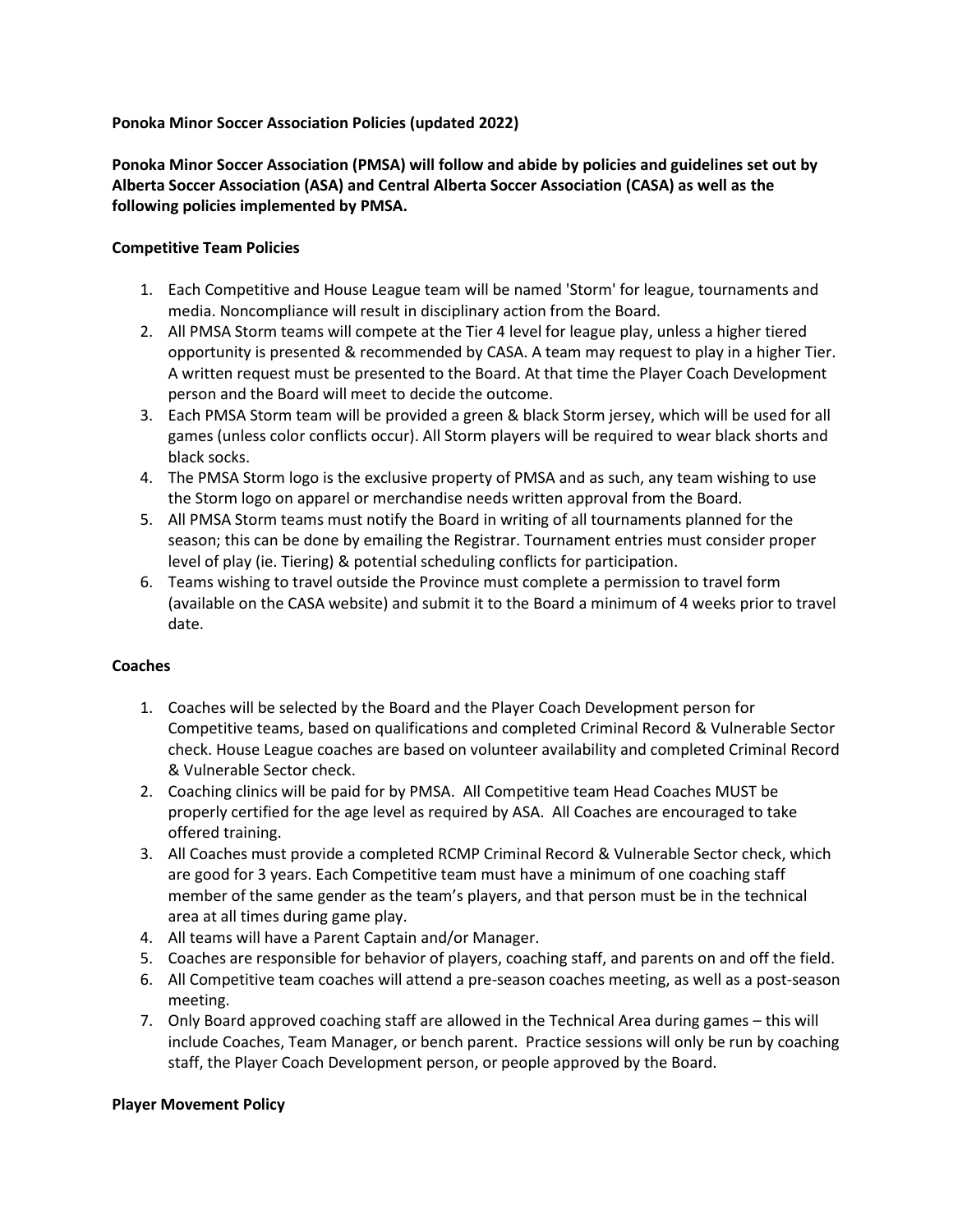- 1. For a player to move from their proper age group to a higher age group a written request must be submitted to the Player Coach Development person and the Board. The Player Coach Development person and Board will have a meeting with the parents and coaches to determine viability of moving up.
- 2. Callups should be tried when possible to give players a chance to play at the next age level, not exceeding the allowed number of games (3).
- 3. Players being called up must meet the requirements of their original team first. Callups must be approved by both coaches.
- 4. A player may only move up one age group (for example Under 11 to Under 13).
- 5. A House League player may play an age group below their proper age group if a special need situation is identified by the parent or guardian and a request from said parent or guardian is approved by the Board and Player Coach Development person.

# **Registration Policy**

- 1. Ponoka Minor Soccer Association Board of Directors determines all registration fees. These fees are to be assessed and approved on an annual basis
- 2. Players that have been asked by PMSA to play at a higher level shall have the higher registration fee waived.
- 3. Any player who has requested to play at a higher age level, and has been approved by the player coach development and the Board, must pay the registration rate for the higher level.
- 4. All players MUST be registered prior to attending any practices and/or games.
- 5. All registration forms MUST be signed by a parent or legal guardian for players under 18 years of age.
- 6. Player registration information including name, address, phone number, parent/guardian name, e-mail address will be forwarded to the appropriate coaches.
- 7. Only members in good standing will be permitted to register players. Outstanding balances of registration fees or membership fees, must be cleared up prior to registration.
- 8. To encourage volunteering amongst the membership, a \$50 refundable bond must be paid by every registering family before the Outdoor Spring season as a part of the registration package. Families can choose from a list of potential volunteer positions. PMSA will make every effort to ensure opportunities are provided for parents to fulfill their obligation. Parents wishing not to volunteer can pay their bond and forfeit their potential refund, thus fulfilling their obligation. Where a commitment to serve is not fulfilled and a volunteer levy is not paid, the member in question will be considered not in good standing and players associated with the member will not be permitted to register until the obligation is fulfilled.

# **Payment Policy**

- 1. Primary payment method shall be by credit card. Members may make payment by money order, certified cheque, personal cheque or cash, provided they request this allowance and it meets the approval of the Board. Payments made by anything other than credit card will be subject to an administrative fee.
- 2. Financial assistance is available for those in need.
- 3. Registration is not complete until payment is received. If payment is not received/financial assistance in place, the player will not be placed on a team.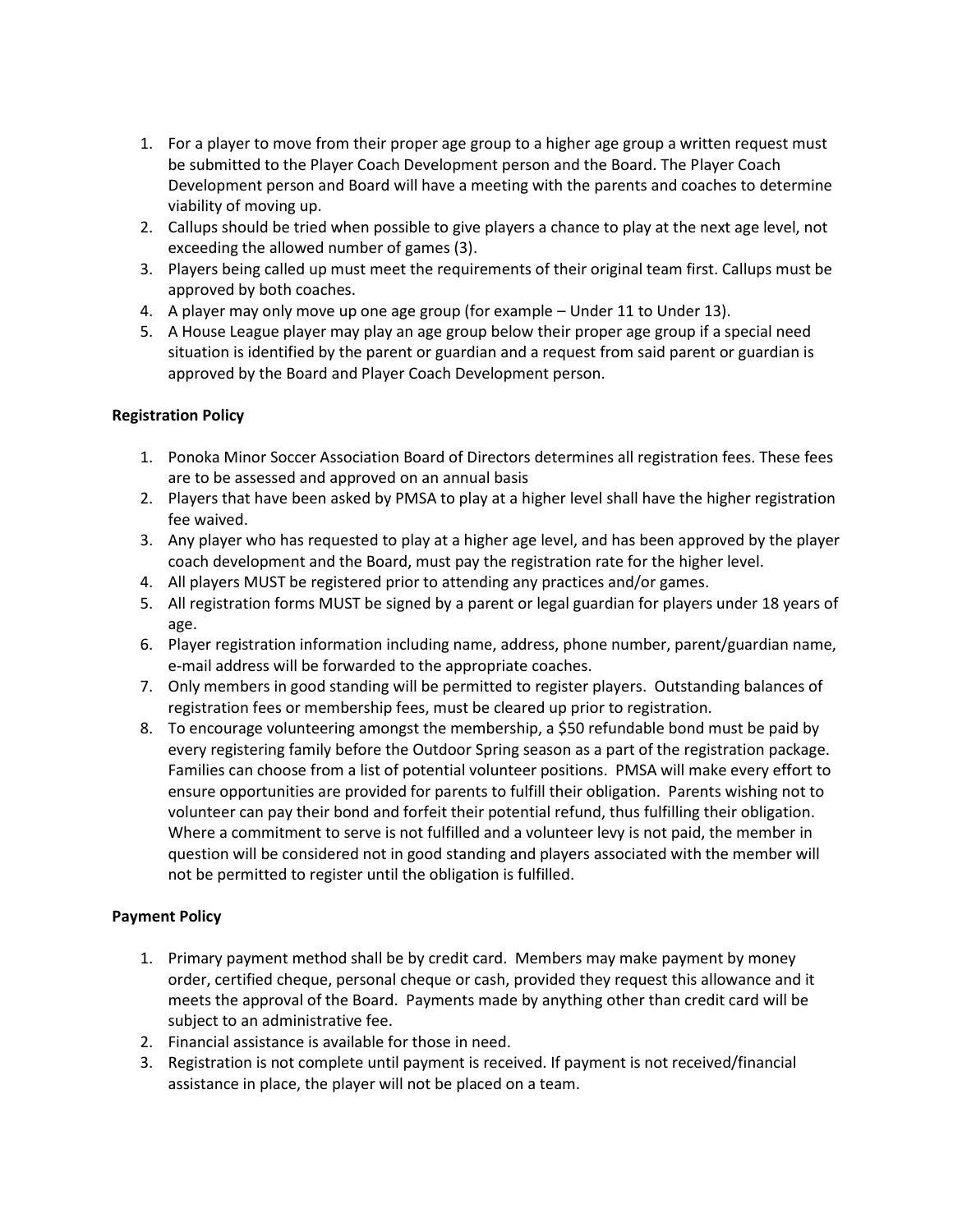- 4. For players on PMSA Competitive/Travel Teams, a CASA Identification Card required for play will not be produced nor released until payment is received/financial assistance in place.
- 5. There is a \$20 surcharge for all "NSF" or "Stop Payment" cheques. Shall payments be required to be made in cash installments, arrangements must be made with the PMSA Board or Registrar prior to the final date of registration.

# **Refund Policy**

- 1. Refunds will be available up until close of registration only, minus a \$50 administration fee, (the only exception to this is in cases where not enough players are available to form a team).
- 2. Request for refund must be in writing stating the reason for the refund and is effective once the registrar receives it.
- 3. Pro-rated refunds may be provided, at the discretion of the Board Members, after the start of season play. Each refund request will be examined on its own merit.
- 4. No refund will be issued for the following situations:
	- a. Not playing soccer due to suspensions.
	- b. The player does not like his/her coach and/or team.
	- c. The player doesn't want to play anymore.
	- d. Other reasons deemed unjustifiable by PMSA Board.
- 5. A doctor's note will be requested by the Board for any injury related refund request.
- 6. If the player's registration was paid by a sponsoring agency, any related refund will be issued to the sponsoring agency. Refund cheques are issued ONLY in the name of the person who paid the initial registration, unless otherwise authorized by the initial payee.
- 7. Once Canada Soccer Association, Alberta Soccer Association and Central Alberta Soccer Association's fees are paid, only 50% of the remaining collected registration fees will be refunded, if refund is approved.

### **Team Selection Policy**

- 1. House league teams will be selected by the coordinators of each division.
- 2. In as much is possible, all teams (house league & competitive/travelling) in the Spring Outdoor season shall be gender specific. Where numbers allow it, all teams in the Fall/Winter Indoor season shall be gender specific.
- 3. The Board, under the advisement of the Player Coach Development person, will determine maximum roster size. For the Spring Outdoor season maximum roster size will not exceed 20. Where there are enough players to form more than one viable team in a division, the Player Coach Development person and the Board will form teams of equal strength based upon an evaluation under the supervision of a CASA representative.

### **Equipment/Fields**

- 1. All balls, training equipment, jerseys, and first aid kits assigned to teams remain the possession of PMSA. As such, equipment must be returned in a timely manner and in good repair following the conclusion of the season.
- 2. Team jerseys will NOT be distributed to players; rather a designated person responsible for the care & cleaning of jerseys will ensure that players have a clean jersey in good repair for scheduled matches. A jersey deposit will NOT be required of parents.